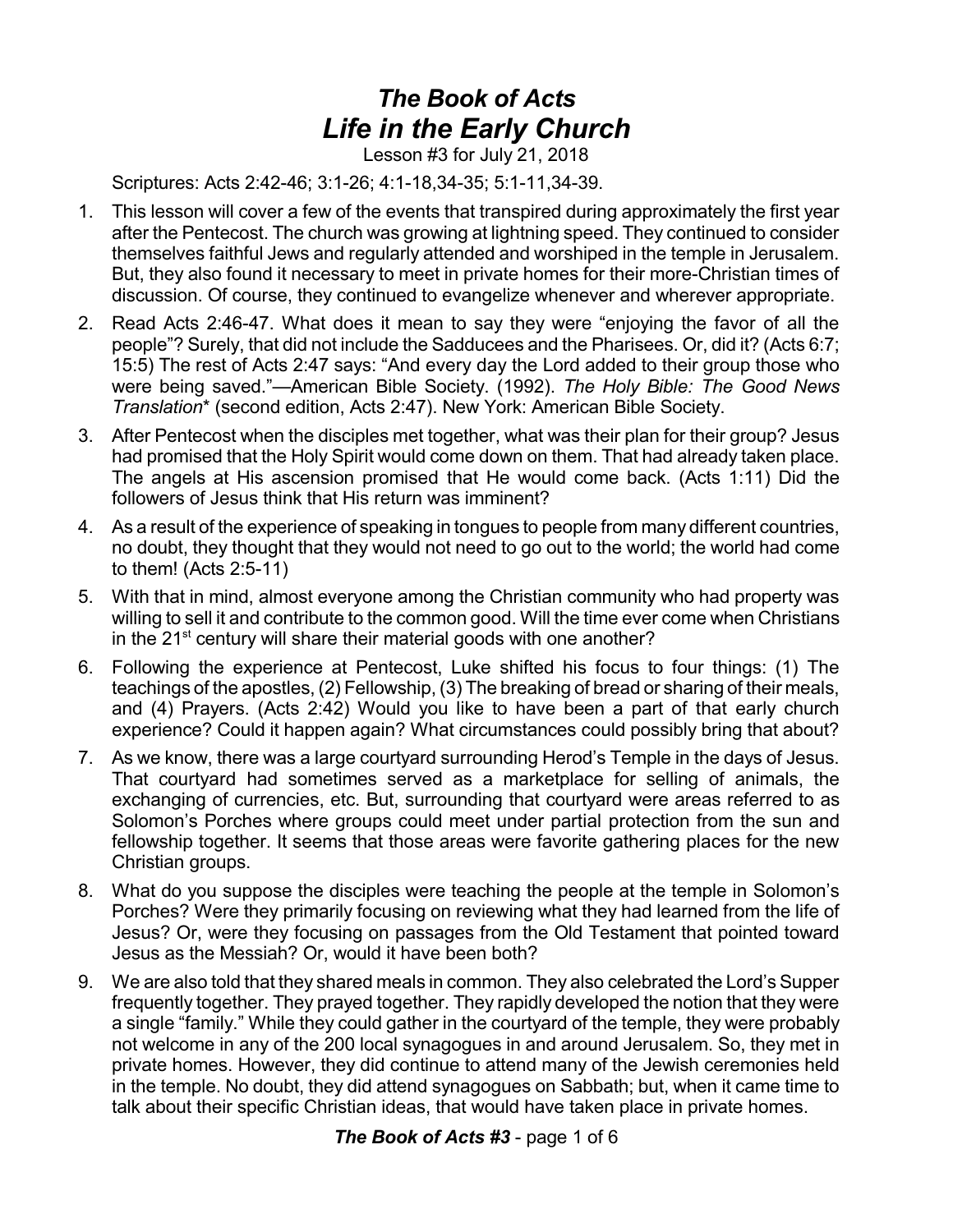- 10. How similar were the events surrounding the advent believers leading up to October of 1844? Read Acts 2:44-45; 4:34-35. We have no way of knowing how many of those Christians were relatively wealthy and how many were quite poor. Many of them might even have been slaves or former slaves. But, among the Christians there was a sharing so that no one lacked anything. Thus, they developed an even deeper sense of unity.
- 11. Read Acts 3:1-26. If you read about this story in *The Desire of Ages*, you will discover that this man was brought to Jerusalem by friends, hoping to be healed by Jesus. When they found out that Jesus had been crucified and was gone, they decided to take him to the Gate Beautiful of the temple to beg. On one occasion as chronicled in Acts 3:1-10, Peter and John passed by that man who asked for some kind of donation. Peter responded by saying that he had no money; but, what he had he would share. He told the man to rise to his feet in the name of Jesus Christ, and Peter helped him up.
- 12. Up to that point, the Pharisees and the Sadducees were hoping that the Christian movement would gradually die. But, then, suddenly, before hundreds or maybe thousands of people, the disciples were performing miracles just as Jesus had done.
- 13. Peter and John were immediately asked how they had accomplished that great miracle. And Peter launched into one of his incredible sermons. Read Acts 3:12-26; focus especially on verses 13-16. Can you believe that those words came out of the mouth of Peter who a few weeks or months earlier had denied his Lord with cursing and swearing?
- 14. But, Peter did not stop with that. He launched into the evangelistic sermon summarized in Acts 3:17-26. In that sermon he pointed out five main characteristics that were emphasized in early Christian preaching: (1) Jesus of Nazareth is the Messiah for whom they had been waiting so long (Acts 3:18); (2) God resurrected Him from the grave (Acts 3:15); (3) Jesus was given His place in heaven (Acts 3:13); (4) But, He had promised to come again (Acts 3:20); (5) If you want to be one of His followers, you must repent and ask for the forgiveness of your sins (Acts 3:19).
- 15. Would Peter's sermon be appropriate in our day? Of course, in Peter's day he was talking to people who were very well versed in Old Testament Scripture. They did not have to change many of their beliefs; but, they had to "migrate" into Christianity. In our day, people's basic understanding is very different. How should we modify our message to make it appropriate to our audience?

Of all professing Christians, Seventh-day Adventists should be foremost in uplifting Christ before the world. The proclamation of the third angel's message calls for the presentation of the Sabbath truth. This truth, with others included in the message, is to be proclaimed; but the great center of attraction, Christ Jesus, must not be left out. It is at the cross of Christ that mercy and truth meet together, and righteousness and peace kiss each other. The sinner must be led to look to Calvary; with the simple faith of a little child he must trust in the merits of the Saviour, accepting His righteousness, believing in His mercy.—Ellen G. White, *Gospel Workers*\* 156.2-157.0; *Ev*\* 187.5; *LHU*\* 161.2.

16. As we know, the Sadducees did not accept most of the Old Testament as being inspired. They chose to believe only the five books of Moses. Furthermore, they believed there could be no life after this life and that it was impossible for someone to rise from the dead. So, how do you suppose they would have responded to Peter's sermon? Their most cherished teachings were being directly attacked and refuted. So, they had Peter and John arrested and put in prison. They were hoping they could intimidate Peter and John and convince them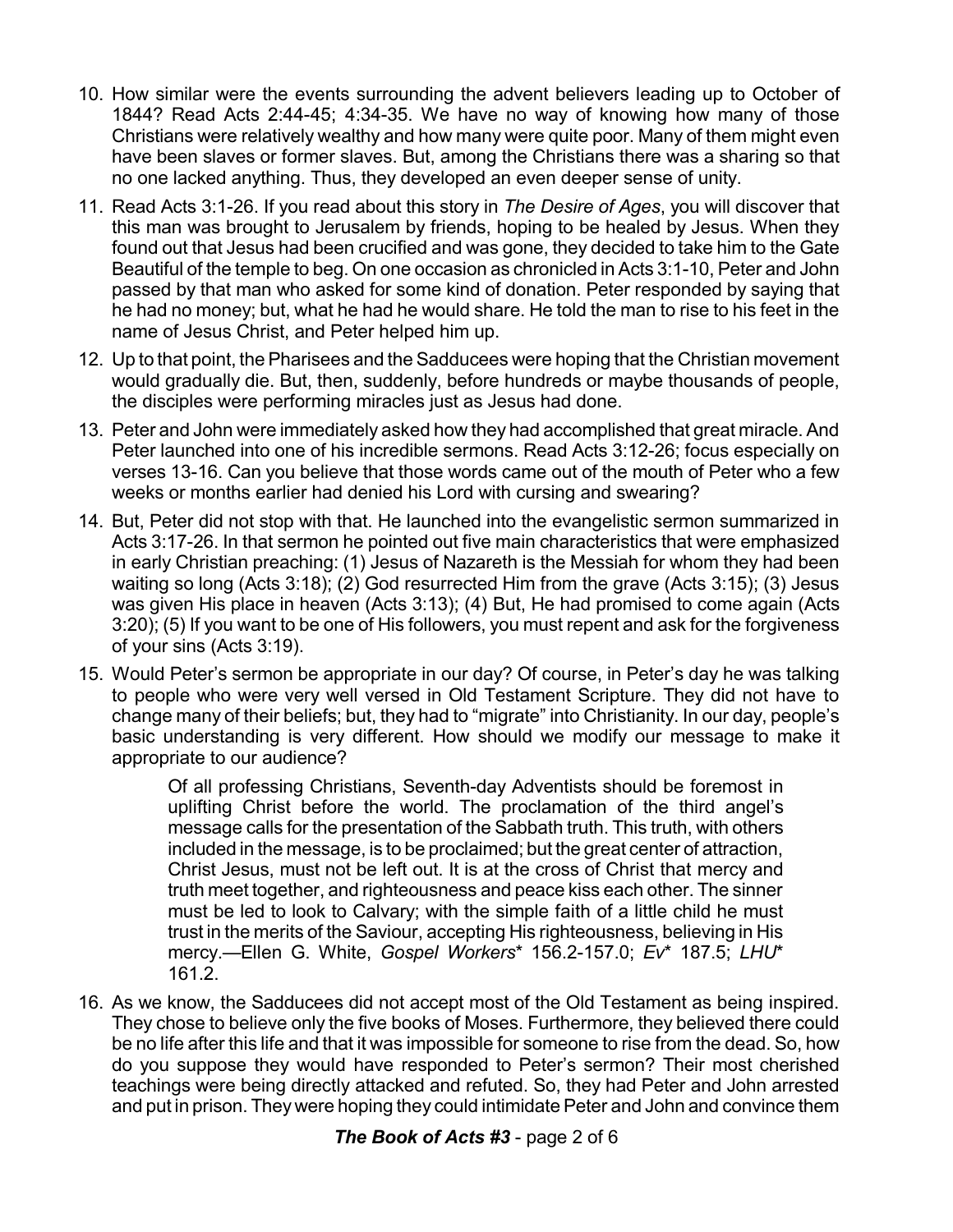to keep quiet about Jesus. But, what they got was a solid, resounding testimony about Jesus Christ, the Messiah. Read Acts 4:8-13.

- 17. Imagine Peter giving that sermon with the man who had been healed from his paralysis standing beside him full of life and energy. Then, Peter and John were sent out of the room while the Sanhedrin debated the issue. When they were called back, they were threatened and told absolutely that they must not say anything more about Jesus.
	- Acts 4:19-20: <sup>19</sup>But Peter and John answered them, "You yourselves judge which is right in God's sight—to obey you or to obey God. <sup>20</sup>For we cannot stop speaking of what we ourselves have seen and heard."—*Good News Bible*.\*
- 18. Before releasing Peter and John, the Sanhedrin tried to raise the question of authority. They had repeatedly tried to challenge Jesus on that same issue. They were trying to make the point that they were in charge of the country and only those who had their authorization should be allowed to preach and teach. So, how could those unschooled Galilean fisherman be taking the country by storm without having had their Pharisaical education or authorization? Jesus had always frustrated their attempts to control Him as well.
- 19. When Peter and John returned to the group of Christian believers, there was great rejoicing. When they had finished rejoicing and praying, the place where they were meeting was shaken, and they were all filled, once again, with the HolySpirit and began to proclaim God's message with boldness.
- 20. It certainly seemed that since the number of Christians had already reached 5000, (Acts 4:4) the message was spreading like wildfire. It must have seemed to them that it could not possibly be long before the message would be carried to the world and Jesus would come back. Christians were happy to sell anything they owned and to bring the proceeds to the group to be shared with all those in need. Joseph, a Levite Christian born in Cyprus, known to the disciples as Barnabas–"one who encourages"–sold a field and took the money and handed it over to the apostles. (Acts 4:36-37)
- 21. Read Acts 5:1-11. Every time God seeks to do something and moves upon a group of His faithful followers to spread the gospel, Satan will do something to try to block progress. Ananias and Sapphira were hoping to gain credibility among the Christians by donating the money they got from selling a piece of property they owned. They actually got more for it than they expected; so, they decided to keep a portion of the money for themselves. Then, they lied about it to Peter and to the Holy Spirit. That was not a good idea. There are Christians who have tried to explain every miraculous occurrence in the Bible by some natural cause. Do you think Ananias and Sapphira died of heart attacks at just the right moment when they approached Peter? (See Deuteronomy 32:39.) Such a theory is too preposterous even to consider.
- 22. But, God is always loving, kind, and forgiving. Why didn't He just overlook Ananias and Sapphira's actions? Sooner or later, others would have found out about their deceitfulness, and the church would have been placed in great jeopardy by their examples. Why do you think Ananias and Sapphira came separately to appear before Peter? Why didn't they come together? Did they bring their money at the time they appeared? Did they really think that God would not know what they had done? Sin is a very serious matter in the eyes of God. (Ezekiel 18:20; Romans 6:23) Would you dare to lie to God? Lying to God is not only the wrong thing to do, but also it turned out to be deadly!
- 23. Read Acts 5:12-16. How do you suppose the Jewish leaders would have responded to the fact that miracles were being done all around Jerusalem! It is quite possible that there were then at least twelve people performing miracles instead of just One!

*The Book of Acts #3* - page 3 of 6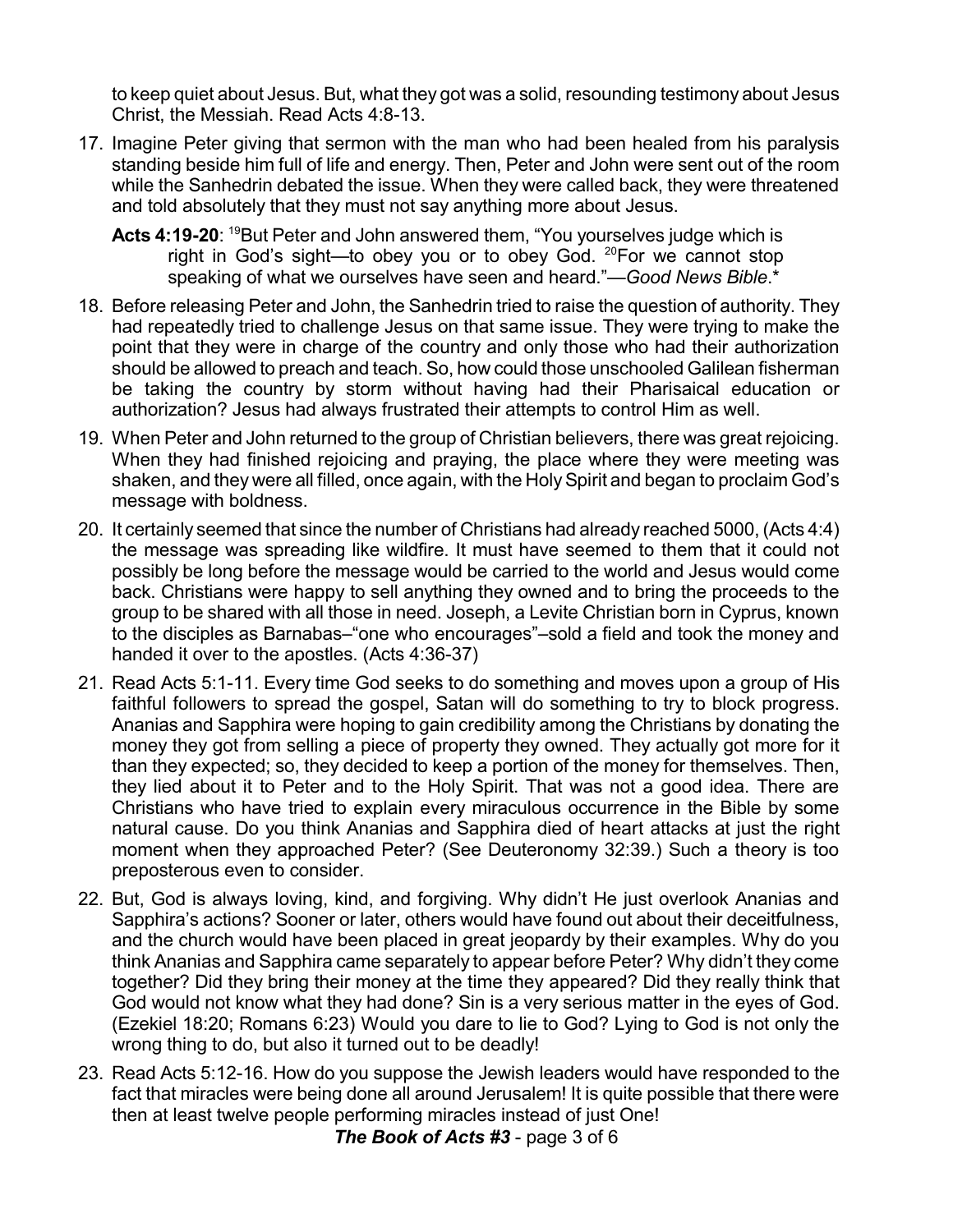- 24. Read Acts 5:15. Do you think anyone was actually healed by Peter's shadow? There were, no doubt, hundreds, maybe thousands, of sick people brought into Jerusalem in hopes of being healed. That was incredibly frustrating for the Jewish leaders. So, once again, they attempted to stop the work of the disciples. They arrested Peter and John and put them in jail. But, sometime during the night, an angel of the Lord appeared, opened the prison gates, led the apostles out, and told them to go and stand in the temple and tell the people all about this new life. And there they were at dawn. Once again, the apostles were preaching and teaching in the temple!
- 25. When the high priest and the council met together, they called for the disciples to be brought from prison only to discover that they were gone, and, in fact, that they were teaching in the temple courtyard! Notice the words of the high priest:
	- **Acts 5:28:** "We gave you strict orders not to teach in the name of this man," he said; "but see what you have done! You have spread your teaching all over Jerusalem, and you want to make us responsible for his death!"—*Good News Bible.*\*
- 26. Instead of withering and fading under these accusing words, notice that Peter and the other apostles said: "We must obey God rather than men." (See Acts 5:29-32.) Of course, that made the members of the council furious.
- 27. But, fortunately, at least one cooler head suggested they take a break. They sent the apostles out. Gamaliel, recognized for his wisdom and as one of the teachers of the law being highly respected by all the people, said that there had been people in the past leading groups trying to make various kinds of claims; when the leaders of those groups were killed, the groups dissipated. Jesus was dead. Gamaliel suggested giving time to see whether Jesus's followers would fade away. If they do not, "We might find ourselves fighting against God!"
- 28. As an interesting side note, we need to remember that Paul was a disciple of Gamaliel. (Acts 22:3) Unfortunately, we do not know at what point in history Paul arrived in Jerusalem. It seems that if he had been there during the days of Jesus, he must have known about Him. But, we do not have any evidence of that, and we have some evidence against that.
- 29. So, what we have of those early days of the Christian church are various accounts of the most outstanding events. What are we supposed to learn from them?

We are stewards, entrusted by our absent Lord with the care of His household and His interests, which He came to this world to serve. He has returned to heaven, leaving us in charge, and He expects us to watch and wait for His appearing. Let us be faithful to our trust, lest coming suddenly He find us sleeping.—Ellen G. White, *Testimonies for the Church*,\* vol. 8, 37.2; *TMK*\* 351.6; *RH*,\* July 7, 1910, par. 4.

The people need to be impressed with the sacredness of their vows and pledges to the cause of God. Such pledges are not generally held to be as obligatory as a promissory note from man to man. But is a promise less sacred and binding because it is made to God? Because it lacks some technical terms, and cannot be enforced by law, will the Christian disregard the obligation to which he has given his word? No legal note or bond is more obligatory than a pledge made to the cause of God.—Ellen G. White Comments, *The SDA Bible Commentary*,\* vol. 6, 1056; *RH*,\* May 23, 1893, par. 10.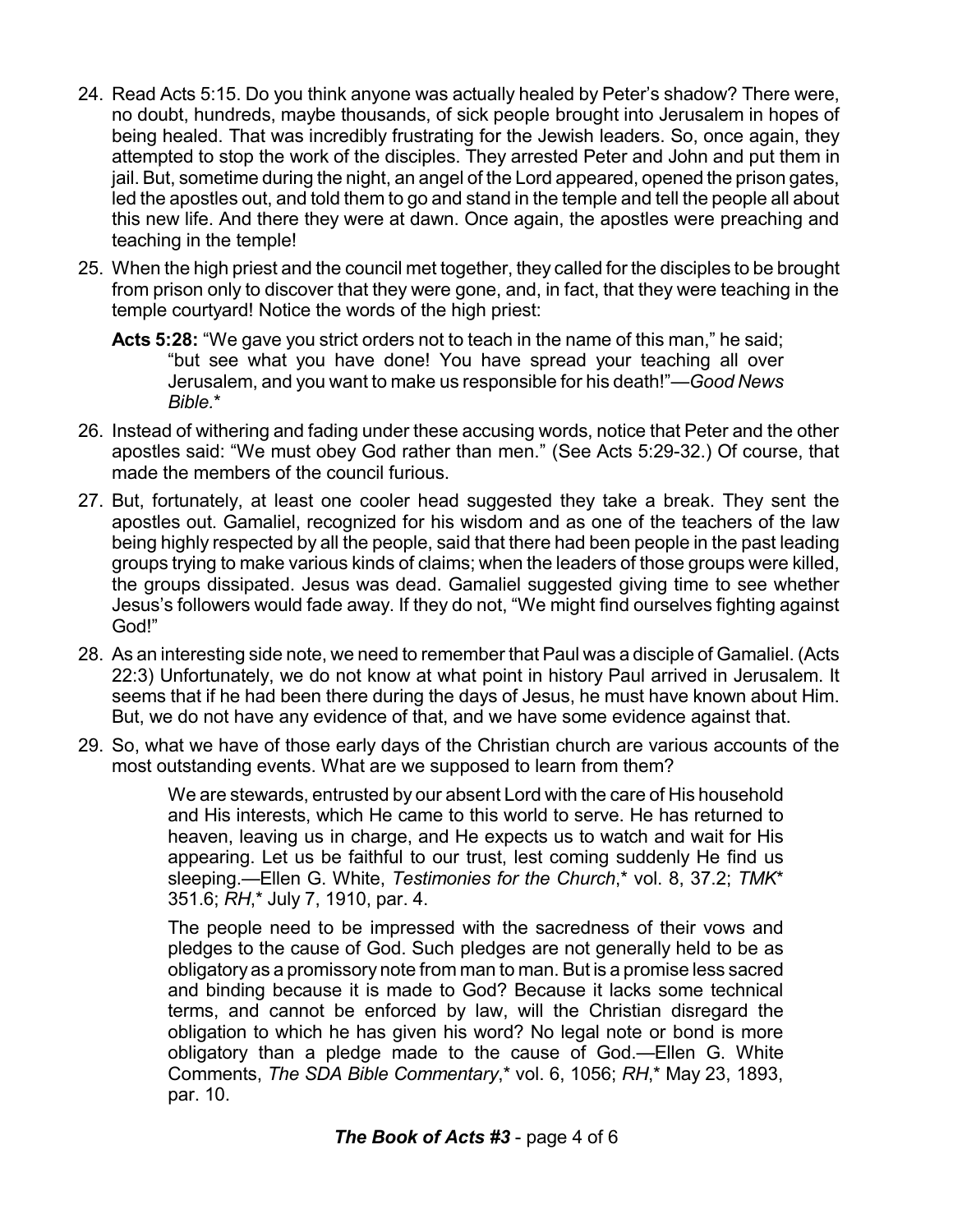- 30. It should be clear from these few stories that Jesus left His disciples with the blessing of the Holy Spirit and with the commission to carry the message to the world. Does that challenge still apply to us?
- 31. Someone has been quoted as saying: "We should be ready as if Jesus would come today but continue working [in the mission of the church] as if He would take another hundred years to come."—Adult Sabbath School Bible Study Guide\* for Friday, July 20. [Brackets and content in brackets are in the source.]
- 32. So, do we make the life, death, resurrection, and soon return of Jesus central to our thinking and our speaking to those around us? Do our lives really reflect the fact that we believe that Jesus is coming back very soon? Or, are we not too sure? Think about the main characters in these stories. Do you know anyone today who might be a Peter? Or, a John? What about a Barnabas? What about an Ananias or Sapphira? Are there any Gamaliels among us?
- 33. Who were all those people who were baptized very soon after Pentecost? There were thousands of them. What convinced them to become Christians in face of the opposition of the Jewish leaders? What did the disciples and the other leaders of the groups do to make them feel welcome and to nurture them? Was there constant teaching going on? Did the disciples try to make them as welcome as possible into the Christian family?
- 34. Modern research has demonstrated that there are three factors which determine whether a new Christian will decide to stay in the church fellowship or leave: (1) Has s/he come to really believe in what the church teaches? (2) Has s/he become a part of a small group in the church with which s/he feels an intimate fellowship? (3) Has s/he taken up some responsibilities within the church to which s/he feels committed? Those who stay faithful to the church they have joined must have at least two of those three factors. Otherwise, it is very likely that after a while, s/he will leave the church.
- 35. Our world today, of course, is much, much more populated than it was in the days of the disciples. We are dealing with 7 billion people on this earth now. Whereas the apostles had only personal evangelism as a way of reaching people, to make our work easier, we have: The Internet, radio, television, "snail mail," all kinds of different means of transportation even over long distances, etc. So, what do you think? Are SDAs in our day expected to make house-to-house visits? Or, is it too dangerous in our day? What might happen if the church actually fanned out to do that?

Under the training of Christ the disciples had been led to feel their need of the Spirit. Under the Spirit's teaching they received the final qualification, and went forth to their lifework.—Ellen G. White, *The Acts of the Apostles*\* 45.2.

- 36. So, what does it mean to talk about *under the training of Christ* versus *under the Spirit's teaching*? It was not until Christ was no longer available to keep alive their hopes for an earthly kingdom that theywere forced to change their paradigm to think about a different kind of kingdom existing beyond this earth and beyond the experience even of death. Then, the disciples began to get together, confess their faults to one another, and welcome the Holy Spirit to guide them to a wider work.
- 37. So, when someone mentions *the church*, of what do you think? Is it a building? Is it some kind of club with a group of like-minded people getting together? Is it a meeting house where people just meet together for worship, study, and prayer each Sabbath? Is it a charitable society something like the Salvation Army?
- 38. The only "church" that matters is the one formed in the hearts of a group of Christians that are bound together in their determination to spread the gospel.